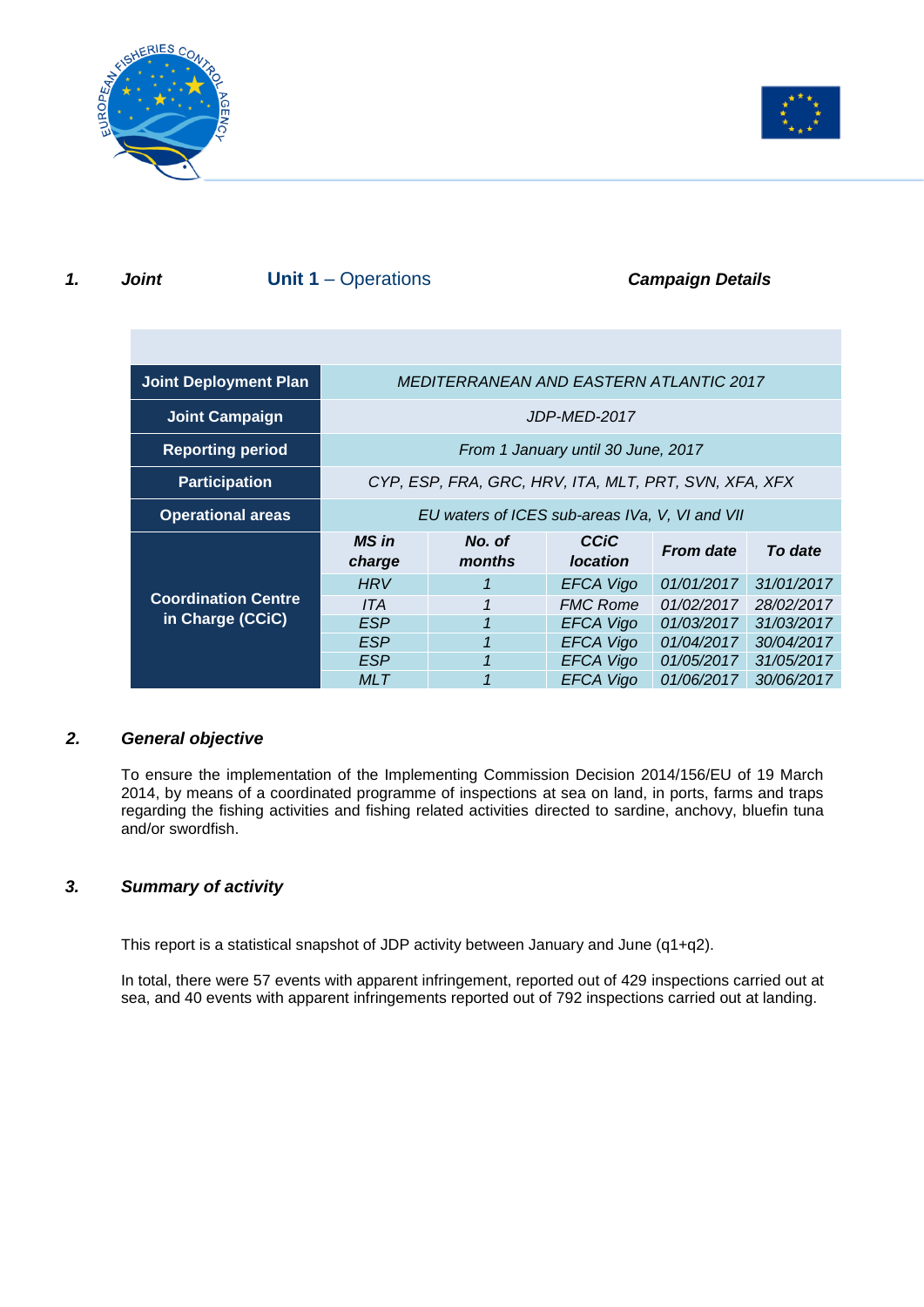## *MED JDP ASSETS ACTIVITY RECORD WITHIN THE PERIOD JANUARY-JUNE, 2017*

| <b>A - DEPLOYED CONTROL MEANS</b> |             |                 |                                |                    |                           |                    |
|-----------------------------------|-------------|-----------------|--------------------------------|--------------------|---------------------------|--------------------|
|                                   | <b>FPV</b>  | <b>Aircraft</b> | <b>Exchanges of Inspectors</b> |                    |                           |                    |
|                                   | Days at sea |                 | Joint Teams at sea             |                    | <b>Mixed Teams ashore</b> |                    |
| <b>MS</b>                         |             | No of Flights   | Man-days<br>Deployed           | Man-days<br>Hosted | Man-days<br>Deployed      | Man-days<br>Hosted |
| <b>TOTALS</b>                     | 189         | 33              | 77                             | 77                 | 42                        | 42                 |
| XFA*                              |             | 41              |                                |                    |                           |                    |
| XFX**                             | 91          | 105             |                                |                    |                           |                    |

| <b>B-RESULTS OF SIGHTING ACTIVITIES CARRIED OUT</b> |                                  |                    |                 |                |         |
|-----------------------------------------------------|----------------------------------|--------------------|-----------------|----------------|---------|
| <b>SIGHTINGS</b>                                    |                                  |                    | <b>Total MS</b> | $XFA*$         | $XFX^*$ |
|                                                     | Air                              | Sightings reported | 118             | 280            | 274     |
| SIGHTINGS                                           | Sea                              | Sightings reported | 411             | $\overline{0}$ | 179     |
|                                                     | <b>Total number of sightings</b> |                    | 529             | 280            | 453     |

*\* EFCA*

*\*\* FRONTEX*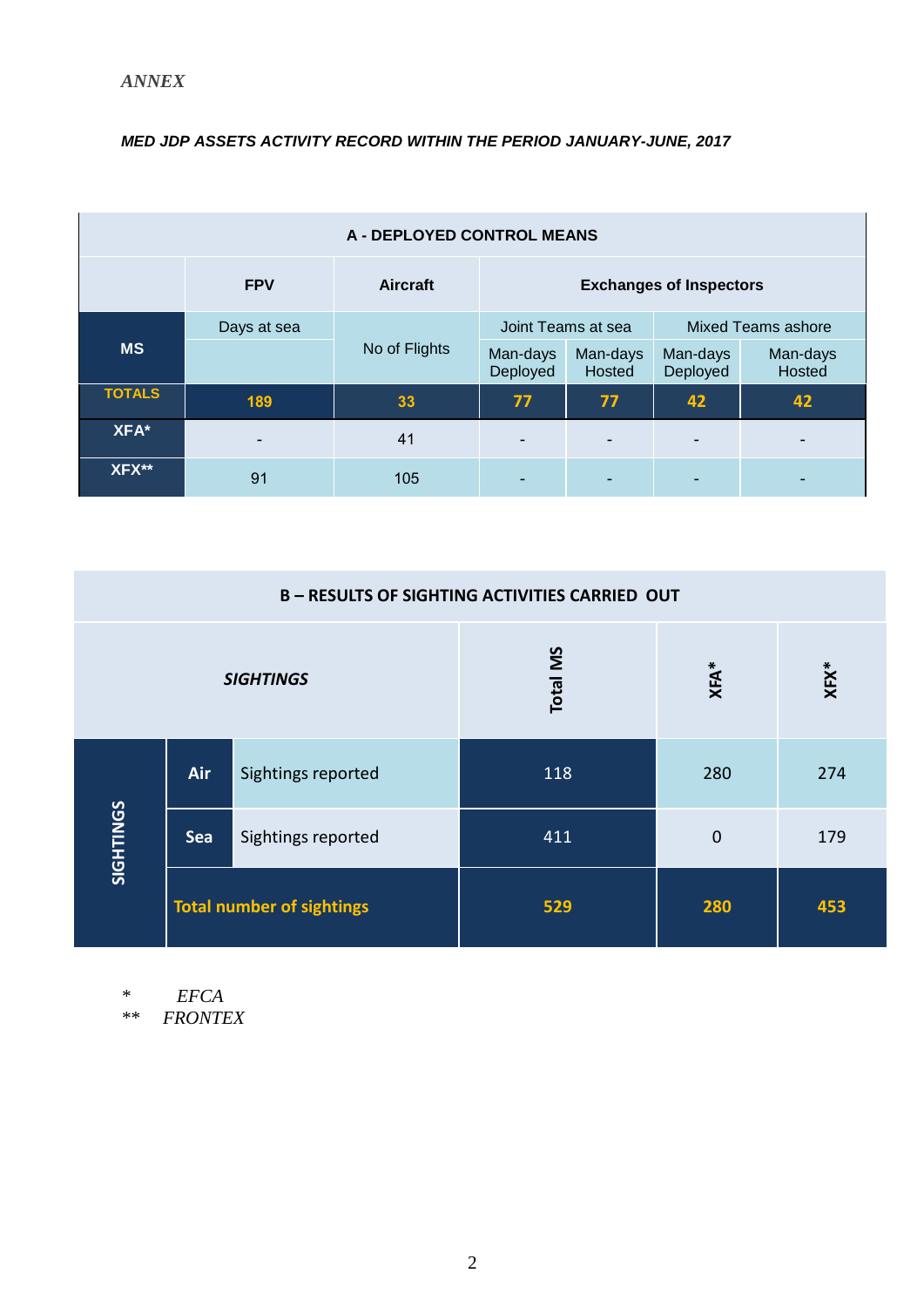| C - RESULTS OF CONTROL ACTIVITIES CARRIED OUT BY REPORTING MS |                   |                                                   |                  |  |
|---------------------------------------------------------------|-------------------|---------------------------------------------------|------------------|--|
|                                                               |                   |                                                   | <b>Totals</b>    |  |
|                                                               |                   | Number of Inspections                             | 338              |  |
|                                                               | Vessel            | Number of inspections with suspected infringement | 57               |  |
|                                                               |                   | % of inspections with infringement                | 16.8             |  |
|                                                               |                   | <b>Total number of infringements detected</b>     | 89               |  |
| <b>SEA ACTIVITY</b>                                           |                   | Number of Inspections                             | 102              |  |
|                                                               | Farms/Traps       | Number of inspections with suspected infringement | $\mathbf{0}$     |  |
|                                                               |                   | % of inspections with infringement                | $\mathbf{0}$     |  |
|                                                               |                   | <b>Total number of infringements detected</b>     | $\mathbf{0}$     |  |
|                                                               |                   | Number of Inspections                             | 519              |  |
|                                                               |                   | Number of inspections with suspected infringement | 27               |  |
|                                                               | <b>Vessels FW</b> | % of inspections with infringement                | 5.2              |  |
|                                                               |                   | <b>Total number of infringements detected</b>     | 39               |  |
|                                                               |                   | Number of Inspections                             | 40               |  |
|                                                               | Transport         | Number of inspections with suspected infringement | 5 <sup>5</sup>   |  |
|                                                               |                   | % of inspections with infringement                | 12.5             |  |
|                                                               |                   | <b>Total number of infringements detected</b>     | $5\phantom{.}$   |  |
|                                                               |                   | Number of Inspections                             | 188              |  |
| <b>LAND ACTIVITY</b>                                          |                   | Number of inspections with suspected infringement | 8                |  |
|                                                               | <b>Business</b>   | % of inspections with infringement                | 4.25             |  |
|                                                               |                   | <b>Total number of infringements detected</b>     | $\boldsymbol{8}$ |  |
|                                                               |                   | Number of Inspections                             | 28               |  |
|                                                               | <b>Earms</b>      | Number of inspections with suspected infringement | $\mathbf{0}$     |  |
|                                                               |                   | % of inspections with infringement                | $\bf{0}$         |  |
|                                                               |                   | <b>Total number of infringements detected</b>     | $\mathbf{0}$     |  |
|                                                               |                   | Number of Inspections                             | 17               |  |
|                                                               | Other Traps       | Number of inspections with suspected infringement | $\mathbf{0}$     |  |
|                                                               |                   | % of inspections with infringement                | $\bf{0}$         |  |
|                                                               |                   | <b>Total number of infringements detected</b>     | $\mathbf{0}$     |  |
|                                                               |                   | <b>Number of inspections</b>                      | 1232             |  |
| <b>TOTAL</b>                                                  |                   | Number of inspections with suspected infringement | 97               |  |
|                                                               |                   | <b>Total number of infringements detected</b>     | 141              |  |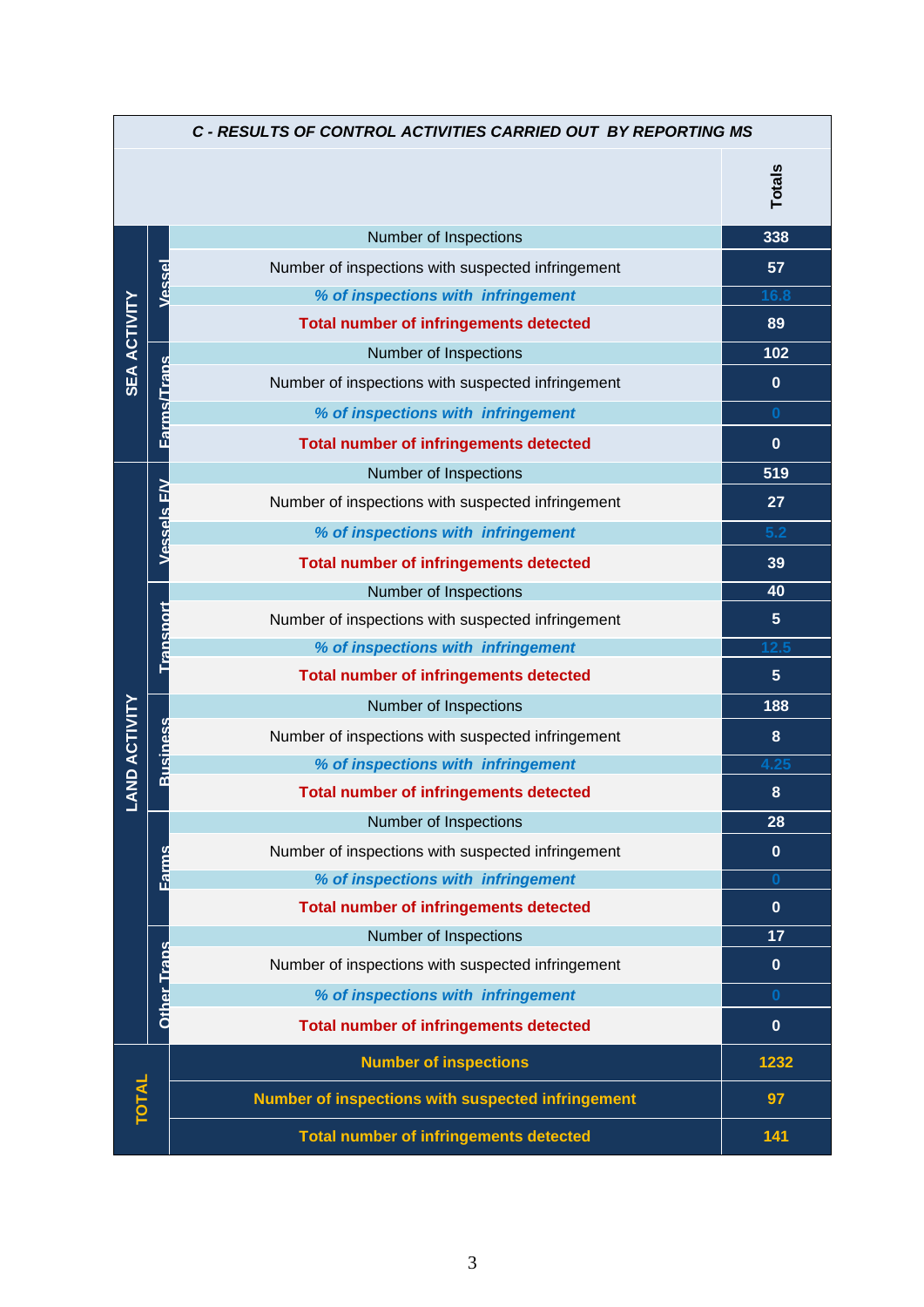| D - RESULTS OF CONTROL ACTIVITIES CARRIED OUT ON THE FLAG STATE OF<br><b>INSPECTED OBJECT</b> |                                                  |                                                             |                 |                             |                 |  |
|-----------------------------------------------------------------------------------------------|--------------------------------------------------|-------------------------------------------------------------|-----------------|-----------------------------|-----------------|--|
|                                                                                               |                                                  |                                                             | EU<br>others    | $\frac{1}{2}$ $\frac{1}{2}$ | <b>Totals</b>   |  |
|                                                                                               |                                                  | Number of Inspections                                       | $\overline{0}$  | 30                          | 338             |  |
|                                                                                               |                                                  | Number of inspections with suspected infringement           | $\Omega$        | $\Omega$                    | 57              |  |
|                                                                                               | Vessel                                           | % of inspections with infringement                          | $\overline{0}$  | $\overline{0}$              | 16.8            |  |
|                                                                                               |                                                  | <b>Total number of infringements detected</b>               | $\mathbf 0$     | 0                           | 89              |  |
|                                                                                               |                                                  | Number of Inspections                                       | $\mathbf{0}$    | $\Omega$                    | 102             |  |
| SEA ACTIVITY                                                                                  | <b>Farms/traps</b>                               | Number of inspections with suspected infringement           | $\Omega$        | 0                           | $\bf{0}$        |  |
|                                                                                               |                                                  | % of inspections with infringement                          | $\overline{0}$  | $\overline{0}$              | $\bf{0}$        |  |
|                                                                                               |                                                  | <b>Total number of infringements detected</b>               | $\mathbf 0$     | 0                           | $\bf{0}$        |  |
|                                                                                               |                                                  | Number of Inspections                                       | $\mathbf{0}$    | 11                          | 519             |  |
|                                                                                               | Vessels FV                                       | Number of inspections with suspected infringement           | 0               | $\Omega$                    | 27              |  |
|                                                                                               |                                                  | % of inspections with infringement                          | $\overline{0}$  | $\overline{0}$              | 5.2             |  |
|                                                                                               |                                                  | <b>Total number of infringements detected</b>               | 0               | 0                           | 39              |  |
|                                                                                               |                                                  | Number of Inspections                                       | $\overline{4}$  | $\Omega$                    | 40              |  |
|                                                                                               |                                                  | Number of inspections with suspected infringement           | 0               | $\Omega$                    | $5\phantom{.0}$ |  |
|                                                                                               | Transport                                        | % of inspections with infringement                          | $\overline{0}$  | $\Omega$                    | $12.5$          |  |
|                                                                                               |                                                  | <b>Total number of infringements detected</b>               | $\mathbf{0}$    | $\mathbf 0$                 | $5\phantom{.}$  |  |
|                                                                                               |                                                  | Number of Inspections                                       | $\Omega$        | $\Omega$                    | 188             |  |
|                                                                                               | <b>Business</b>                                  | Number of inspections with suspected infringement           | $\mathbf{0}$    | 0                           | 8               |  |
|                                                                                               |                                                  | % of inspections with infringement                          | $\Omega$        | $\Omega$                    | 4.2             |  |
| LAND ACTIVITY                                                                                 |                                                  | <b>Total number of infringements detected</b>               | 0               | 0                           | 8               |  |
|                                                                                               |                                                  | Number of Inspections                                       | $\mathbf 0$     | $\mathbf 0$                 | 28              |  |
|                                                                                               |                                                  | Number of inspections with suspected infringement           | $\mathbf 0$     | $\mathbf 0$                 | $\bf{0}$        |  |
|                                                                                               | Farms                                            | % of inspections with infringement                          | $\overline{0}$  | $\overline{0}$              | $\bf{0}$        |  |
|                                                                                               |                                                  | <b>Total number of infringements detected</b>               | $\Omega$        | $\Omega$                    | $\mathbf{0}$    |  |
|                                                                                               |                                                  | Number of Inspections                                       | $\mathbf{0}$    | $\Omega$                    | 17              |  |
|                                                                                               | Other Traps                                      | Number of inspections with suspected infringement           | $\mathbf{0}$    | $\Omega$                    | $\mathbf{0}$    |  |
|                                                                                               |                                                  | % of inspections with infringement                          | $\overline{0}$  | $\Omega$                    | $\bf{0}$        |  |
|                                                                                               |                                                  | <b>Total number of infringements detected</b>               | $\mathbf{0}$    | $\mathbf 0$                 | $\mathbf 0$     |  |
|                                                                                               |                                                  | <b>Number of inspections</b>                                | $5\phantom{.0}$ | 86                          | 1232            |  |
|                                                                                               | <b>TOTAL</b>                                     | <b>Number of inspections with suspected</b><br>infringement | 1               | $5\phantom{.0}$             | 97              |  |
|                                                                                               | <b>Total number of</b><br>infringements detected | $\blacktriangleleft$                                        | $6\phantom{a}$  | 141                         |                 |  |